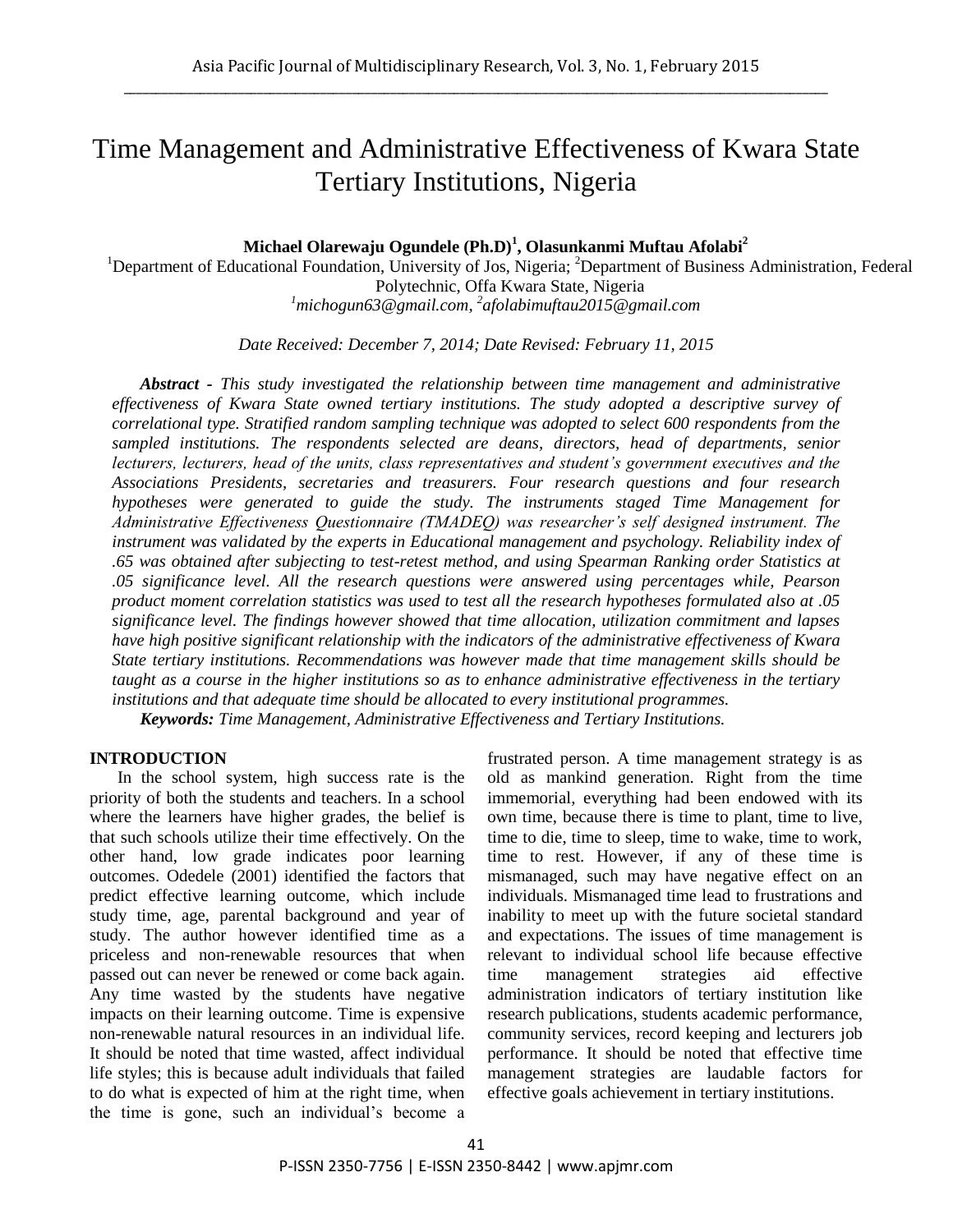Balduf (2009) defined time management as an act process of coordinating planning, directing and controlling the amount of the time devoted for specific activities, programmes tasks in order to enhance effectiveness and efficiency in the organization, such which will bring about effective goals achievement of such organization. The author went further to state that effective time management in the school system dictate high success rate in such a school.

Also, Igun and Adegbeji (2009) identified the time management indicators where individuals should devote their time allocation, commitment to the tasks, and utilize the time to such tasks before the time lapse. The areas are effective reading culture, internet skills, assignment, tests, scientific skills acquisition so as to bring about effective goals achievement in the school organization.

Saeidian and Paktinat (2013) also observed that the application of time management strategies create awareness in an individual on the available time allocation, the extent to which such time are utilized and committed to, and how far such time are effectively utilized before the time lapse. The authors stated that if the students or individuals did not do what they ought to do before the time lapse, it may lead to individual's frustrations and such individuals will lag behind his colleagues in all styles of life. Abimiku (2014) supported the authors that for effective students academic performance to be enhanced both the students and the staff need to commit themselves towards effective management of the allocated time, utilization of such time towards enhancing administrative effectiveness in such a school organization.

It should however be noted that in the tertiary institutions especially in Kwara State, time are allocated to every task, activity and both the academic and non-academic staff are made to commit themselves to the allocated time in order to meet up with the time lapse of the institutions.

Therefore, the rationale for this study is to examine the relationship between time management indicators or time allocation, utilization, commitment and time lapses and those administrative effectiveness indicators of lecturer's job performance, students academic performance, research publication, record keeping, school discipline and community services of Kwara tertiary institutions.

#### **STATEMENT OF THE PROBLEM**

Due to the complexities of the lecturers' role in the tertiary institutions, such role conflicts however constitute barriers to effective time management in the tertiary institutions in Kwara State, Nigeria. Mercanciogu (2010) observed that time is very essential for effectiveness and efficiency in the school administration an effective time management will surely enhance effective students academic performance. However, there is the need to utilize the allocated time effectively and committed to the program and tasks at the right time before the time lapse. The problem this study investigated is the relationship between time management and administrative effectiveness of Kwara State tertiary institutions in Nigeria. The study therefore focused on the time allocation, time utilization, time commitment and time lapse and how the time management really influences administrative effectiveness of Kwara State tertiary institutions.

#### **OBJECTIVES OF THE STUDY**

The main purpose of this study is t investigate the relationship between the time management and administrative effectiveness of Kwara State tertiary institutions. Specifically the study aimed to examine the available time allocated for the institutional academic program; determine the level of staff and students commitment to the time; find out the problems militating against time management practices in Kwara state tertiary institutions; investigate the influence of time management by the administrative effectiveness of Kwara State tertiary institutions.

#### **Hypotheses**

The following null hypotheses were formulated for the study operation.

**H01**: There is no significant relationship between time management and administrative effectiveness of Kwara State tertiary institutions.

**H02**: There is no significant relationship between time allocation and administrative effectiveness of Kwara State tertiary institutions.

**H03**: There is no significant relationship between time utilization rate and administrative effectiveness of Kwara State tertiary institutions.

**H04**: There is no significant relationship between time lapse and administrative effectiveness of Kwara State tertiary institutions.

#### **METHODS**

A descriptive research survey of a correlational type was adopted for the study. The study adopted descriptive survey because the study investigated and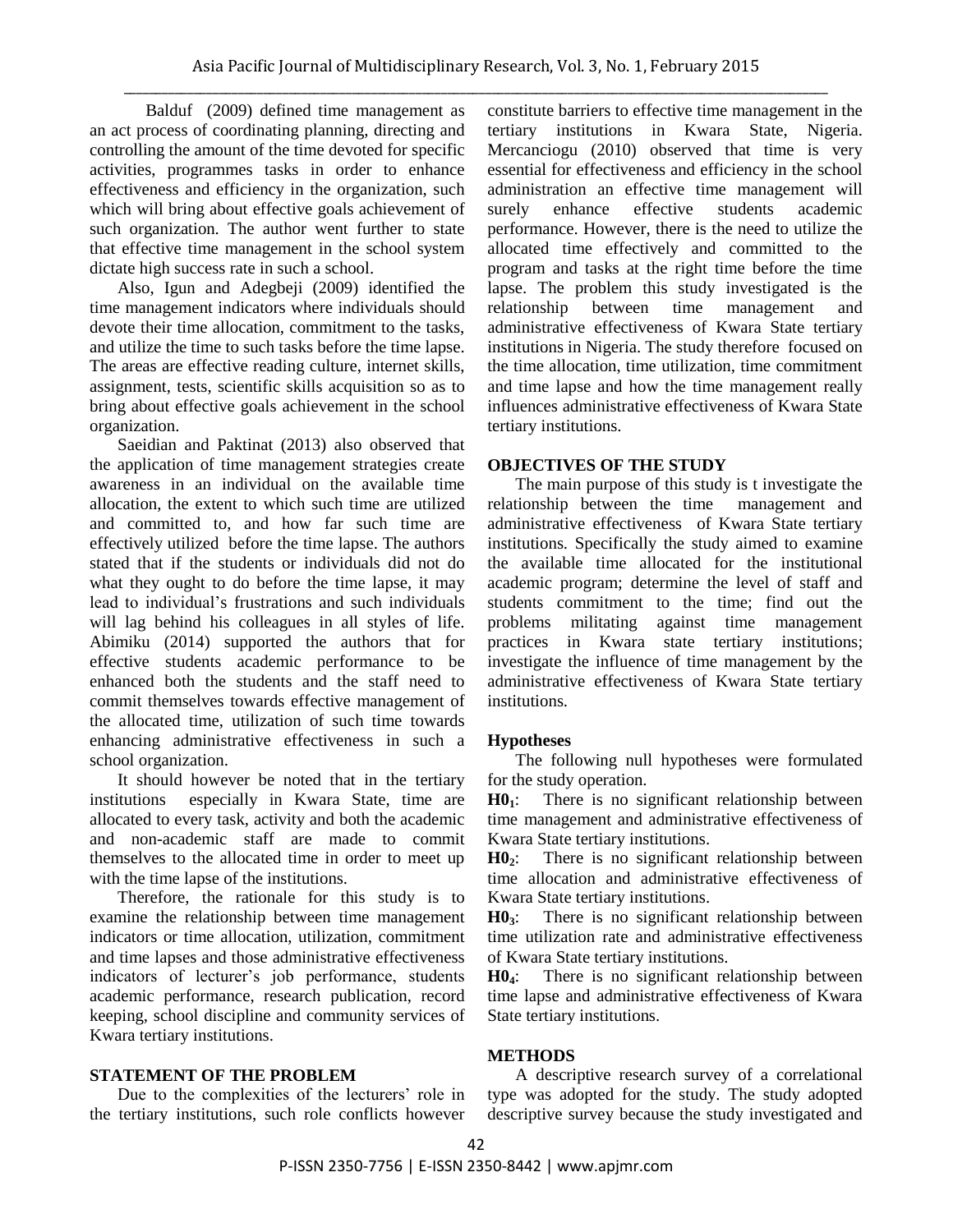described the existing time management variables and make necessary analysis to answer the research questions posed. It also adopted correlational research survey because the existing significant relationship between time management variables and the administrative effectiveness of Kwara State tertiary institutions will be determined. Four research hypotheses were formulated for the study. The instrument used for data collection was tagged "Time Management for Administrative Effectives Questionnaire" (TMADEQ). The instrument was designed by the researchers and validated by the experts in educational management and psychology. Reliability index of .65 was taken after subjecting to test-retest reliability method and correlated using Spearman ranking order statistics at .05 significance level.

Also, 600 respondents were selected from all the six Kwara State government owned tertiary institution. The respondents are therefore selected from the deans, directors, head of departments, student's union executives, unit heads, level advisers and class representatives; the instrument was personally administered to ensure adequate retrieval of the instruments and to avoid misconception about the statements on the instrument.

The data collected were subjected to Statistical Package for Social Sciences (SPSS) of the computer centre. All the research hypotheses are tested with the use of inferential statistics such as Pearson product moment correlation Statistics and test at .05 significance level. The result therefore determine the level of significant relationship that existed between time management and administrative effectiveness of Kwara State tertiary institutions.

### **RESULTS AND DISCUSSION**

The time allocated was distributed according to the following institutional sub-programmes. Table 1 indicated that in Kwara State tertiary Institutions, there are officially time allocations of 70 hours per week. 40hours are allocated for the instructional activities i.e. teaching –learning processes which represent 57.1% while there is time allocation of 10 hours for the breakfast in the total time allocation. In each of the institutions in the state, time allocation of 20 hours for the extra-curricular activities such as sporting activities, seminar presentation, examination and meetings of clubs and associations. However, effectiveness of the total time allocated to the programmes depend, on how committed the students and lecturers are to such time.

Table 1. Time allocation for institutional program in Kwara state Tertiary Institutions

| <b>Programme</b>               |            | <b>Total time Allocation</b><br>(in Hours) | $\frac{0}{0}$ |
|--------------------------------|------------|--------------------------------------------|---------------|
| <b>Instructional Programme</b> |            | 40                                         | 57.1          |
| <b>Break</b>                   |            | 10                                         | 14.3          |
| Extra                          | Curricular | 20                                         | 28.6          |
| Activities                     |            |                                            |               |
| <b>Total</b>                   |            | 70                                         | 100           |

The result is in line with the opinion of Mercanciogu (2010) which stated that effective commitment of the staff to the time allocation enhance students academic success in such schools. The author stated that time wastage has baneful effects on the students and institution success.

Table 2 shows that 70.7 percent of the respondents agreed that the institution management delegate functions to the staff and students to reduce job stress and time wastage.

Table 2. Staff and students commitment to the time allocation for academic programme in Kwara State tertiary institutions

|    | <b>Statement</b>                                                                                                    |     |               | <b>Disagreed</b> |               |
|----|---------------------------------------------------------------------------------------------------------------------|-----|---------------|------------------|---------------|
|    |                                                                                                                     |     | $\frac{0}{0}$ |                  | $\frac{6}{9}$ |
| 1. | The institutions delegate functions to the lecturers and students in the schools                                    | 424 | 70.7          | 176              | 29.3          |
| 2. | Evaluation are given by the boss after the assignment have been completed                                           | 361 | 60.2          | 239              | 39.8          |
| 3. | Both the students and lectures are adequately monitored to meet the time target                                     | 417 | 69.5          | 183              | 30.5          |
| 4. | Lectures commitment to the given assignment are adequately motivated                                                | 406 | 67.7          | 194              | 32.3          |
| 5. | Even staff and students are made to perform their duties according o the                                            | 385 | 64.2          | 215              | 35.8          |
|    | stipulated time limit                                                                                               |     |               |                  |               |
| 6. | Tertiary Institutions in Kwara State Organized inter-school programme which<br>enhance commitment to the time limit | 348 | 58            | 252              | 42            |
| 7. | The management of the institution sanction at any act of laziness                                                   | 310 | 51.7          | 290              | 48.3          |
| 8. | There is a time management course for the students in each the institutions                                         | 336 | 56            | 264              | 44            |
| 9. | The head of the units are made to give regular report on the assignment given                                       | 420 | 70            | 180              | 30            |
|    | 10. There is always time lapse for all the activities assigned                                                      | 366 | 61            | 234              | 39            |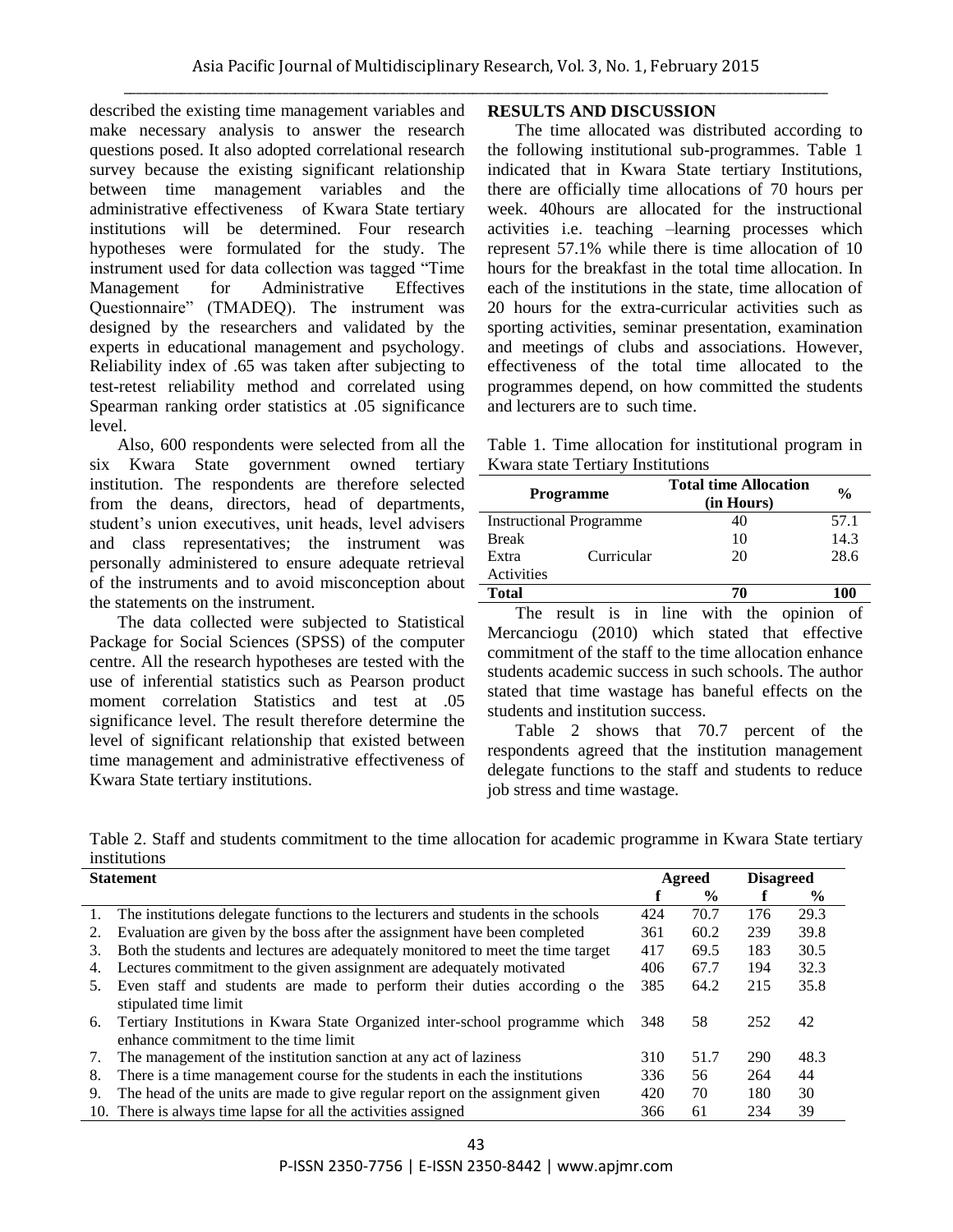Also 60.2% of the respondent agreed that any assignment given to the staff are adequately evaluated. 69.5% of the respondents also agreed that both the lecturers and students are closely monitored to encourage commitment.

Adequate motivation to the staff commitment was also supported by 67.7% of the respondents. 64.2% also agreed that time limit was given to the staff in the performance of the duties which aid high commitment to the job performance at the time limit. Furthermore, 58% of the respondents supported the ideas that tertiary institutions in Kwara State organize interschool programs which enhance adequate job performance for the program will enable the schools to learn each other. 51.7% of their respondents sanction any act of laziness and indolence in the schools. 56% also agreed that time management course is integrated into academic programme which aid time commitment. 70% of the respondents agreed that the heads of the unit are ordered to write regular progress report on each of the unit. Lecturers aid commitment and activeness to the time limit allocation. Finally, 61% also agreed that in their institutions, there is always time pace for any activity assigned to be completed within the time limit.

However, based on the respondents' opinion, it should noted that time management practiced aid effective job performance and administrative effectiveness of in Kwara State tertiary institutions.

Table 3 shows the respondents opinion on the problems militating against time management practices in Kwara State tertiary institutions. However, 55.3% of the respondents agreed that persistent role conflicts among the lecturers constitute problem to effective time management in schools/ also, the respondents agreed on the following problems such as leadership approach, lack of lecturers motivations, on the assigned job, inefficiency and ineffectiveness constitute obstacle for time management practices in the school system. Among other problems agreed upon by the respondents are problem of undue process, injustice students, role stress inadequate working equipment and poor attitude of lecturers are the major problems militating against effective time management in tertiary institutions. 59% of the respondents also disagreed with the view that lack of lecturers commitment constitute problem for effective time management practices in Kwara State Tertiary institutions. However, the time management practices are effective in Kwara State tertiary institutions, despite all those problems identified by the respondents.

Table 3. Problems militating against effective time management practices in Kwara State tertiary Institutions

|    | nsututions<br><b>Problems</b>                                                               | Agreed |               | <b>Disagreed</b> |               |
|----|---------------------------------------------------------------------------------------------|--------|---------------|------------------|---------------|
|    |                                                                                             | f      | $\frac{0}{0}$ | f                | $\frac{0}{0}$ |
| 1. | Persistent<br>role<br>conflicts in the<br>institutions                                      | 332    | 55.3          | 268              | 45.7          |
| 2. | Poor leadership 314<br>and<br>styles                                                        |        | 52.3          | 286              | 47.7          |
| 3. | approach<br>Lack of lecturers<br>commitment                                                 | 246    | 41            | 354              | 59            |
| 4. | Inadequate<br>motivation<br>to<br>well performance<br>jobs by<br>the<br>lecturers           | 323    | 53.8          | 277              | 46.2          |
| 5. | Staff<br>inefficiency,<br>waste a lot of<br>time                                            | 364    | 60.7          | 236              | 49.3          |
| 6. | Bribery and<br>corruption<br>among the school<br>leaders                                    | 339    | 56.5          | 261              | 43.5          |
| 7. | strike<br>Incessant<br>and truncated<br>school Calendars                                    | 364    | 60.7          | 236              | 49.3          |
| 8. | Undue processes<br>in the school<br>administration                                          | 304    | 50.7          | 296              | 49.3          |
| 9. | Injustice and<br>unfair treatment<br>in the assignment<br>of tasks                          | 319    | 53.2          | 281              | 46.8          |
|    | 10. Role stress waste<br>a lot of time in<br>schools                                        |        | 351 58.5      | 249              | 41.5          |
|    | 11. Inadequate<br>working<br>equipment also<br>waste a lot of<br>time in of the             | 325    | 54.2          | 275              | 45.8          |
|    | lecturers<br>12. Poor attitude of 316 52.7<br>lecturers to work<br>time<br>cause<br>wastage |        |               | 284              | 47.3          |

Table 4. Shows the respondents opinion on the influence of time management practices and administration effectiveness of Kwara State tertiary institutions.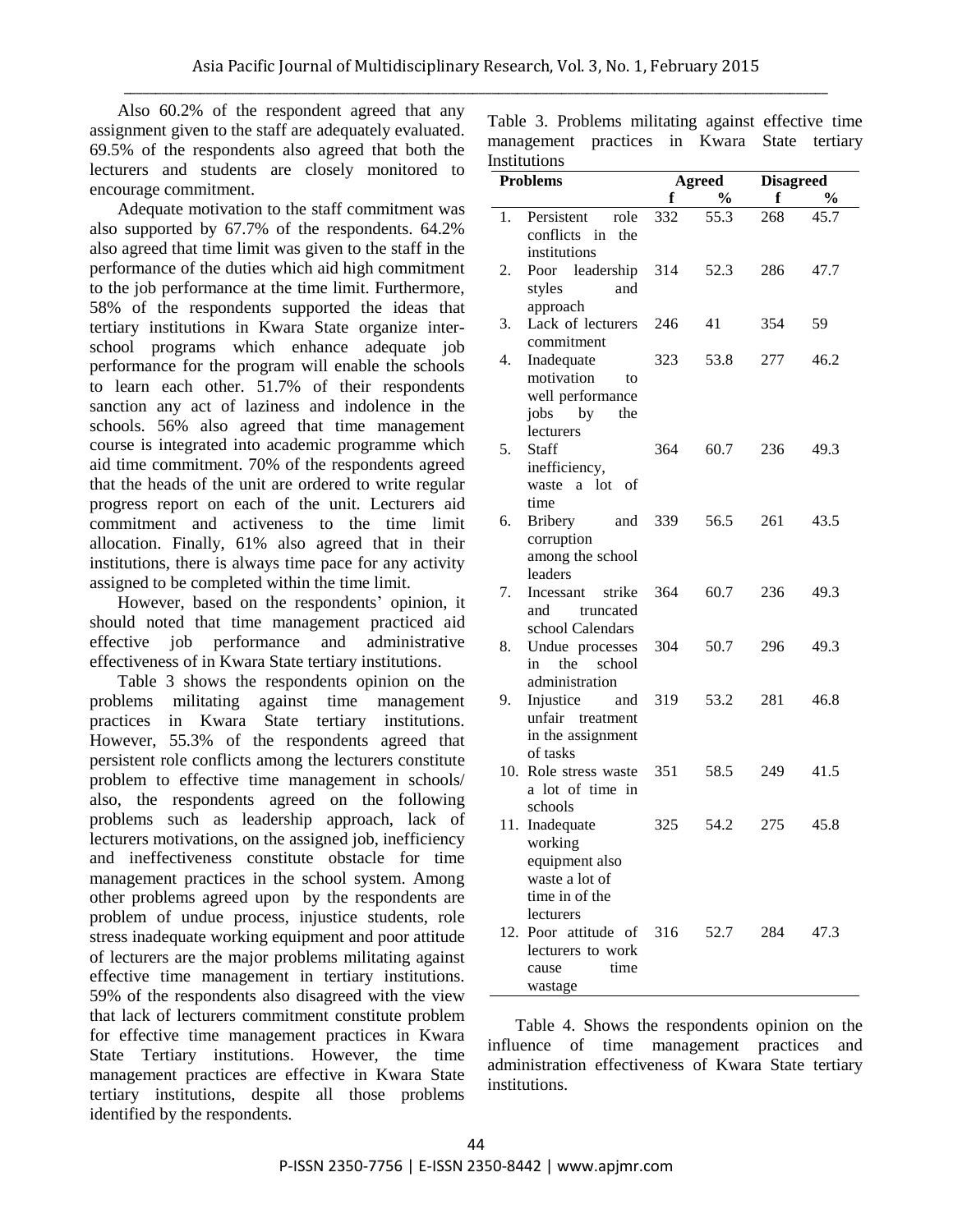|           | Table 4. The immence of three management practices on administrative effectiveness                         |     |               |     |                  |  |  |  |
|-----------|------------------------------------------------------------------------------------------------------------|-----|---------------|-----|------------------|--|--|--|
| Influence |                                                                                                            |     | Agreed        |     | <b>Disagreed</b> |  |  |  |
|           |                                                                                                            |     | $\frac{0}{0}$ |     | $\frac{6}{9}$    |  |  |  |
| 1.        | Students academic success are adequately enhanced                                                          | 372 | 62            | 228 | 38               |  |  |  |
| 2.        | It aids high commitment of the staff to the research publications and job<br>performance                   | 325 | 54.2          | 275 | 45.8             |  |  |  |
| 3.        | Time management practices reduce truncated school calendar problem                                         | 367 | 61.2          | 233 | 38.8             |  |  |  |
| 4.        | Time management practices is a product of effective record keeping strategies<br>and proper accountability | 336 | 56            | 264 | 44               |  |  |  |
| 5.        | Time management practices aid high integrity                                                               | 409 | 68.2          | 199 | 36.8             |  |  |  |

From the table therefore, the respondents agreed that effective time management practices aid administrative effectiveness variables of lecturer job performance, students' academic success, research publication, prompt record keeping and enhance institutional integrity and accountability especially in Kwara State Territory institutions.

#### **Hypothesis Testing**

The operational research hypothesis were tested using Pearson product moment correlation statistics at .05 significant level. Find below the result.

**H01**: There is no significant relationship between time management and administrative effectiveness of Kwara State tertiary institutions.

Table 5: Time management and administrative effectiveness of Kwara State tertiary institutions

| <b>Variable</b>                    | Mean  | SD          | r-<br>value | <b>Critical</b><br>value | <b>Decision</b> |
|------------------------------------|-------|-------------|-------------|--------------------------|-----------------|
| a. Time<br>Management              |       | 48.36 26.32 | .64         | .195                     | Reject<br>Ho    |
| b. Administrative<br>Effectiveness | 24.62 | 18.44       |             |                          |                 |
| $\cdots$                           |       |             |             |                          |                 |

*df=599*

Table 5 shows that the calculated r-value of .64 is greater than the critical r-value of .195 at the degree of freedom of 599 and tested at .05 significant level. Hence the null hypothesis which stated that there is no significant relationship between time management and administrative effectiveness of Kwara State tertiary institutions is however rejected. The result was however indicates that high significant relationship existed between the available time management strategies and administrative effectiveness of Kwara State tertiary institutions. The result means that in Kwara State, adequate time are allocated and utilized for administrative effectiveness variables like lecturers job performance, students academic performance, research publication, community services, record keeping and school discipline. The result was therefore in line with the finding of Igdem (2010) which observed that effective utilization of the time

allocation to the tasks and activities of the students enhances effective students academic performance in the school system. Also, Agboola (2013) also negated the finding that effective time circumstances and situation which the author identified as social violence. Poor students attitude to work, lecturers negligence to duties and level of parental background, all which could hamper effective time management towards effective administration. However, in Kwara State tertiary institutions, time are effectively allocated and the utilization are effectively monitored which aid effective lecturers job perform students academic performance research publications and record keeping.

**H02**: There is significant relationship between time allocation and administrative effectiveness of Kwara State tertiary institutions.

Table 6: Time allocation and administrative effectiveness of Kwara State tertiary institutions.

| Variable                           | Mean  | SD    | r-<br>value | <b>Critical</b><br>value | <b>Decision</b>           |
|------------------------------------|-------|-------|-------------|--------------------------|---------------------------|
| a. Time<br>Allocation              | 72.36 | 28.99 | .64         | .195                     | Reject<br>Ho <sub>2</sub> |
| b. Administrative<br>Effectiveness | 24.62 | 18.44 |             |                          |                           |

*df=599*

Table 6 also shows that the calculated r-value of .64 is greater than the critical r-value of .195 at the degree of freedom of 599 and tested at .05 significance level. Hence the null hypothesis which stated that there is no significant relationships between time allocation and administrative effectiveness of Kwara State tertiary institutions is therefore rejected. The result means that there high time allocation for every activity and task in the institutions and the lecturers are committed to the time allocated to that they could complete the assigned task and programme before the time lapse. However, effective time allocation enhance effective administration of the Kwara State tertiary institutions. The result was however supported by Watkins (1986) which stated that if the type are adequately located, such allocated time involves administrative, monitoring, motivation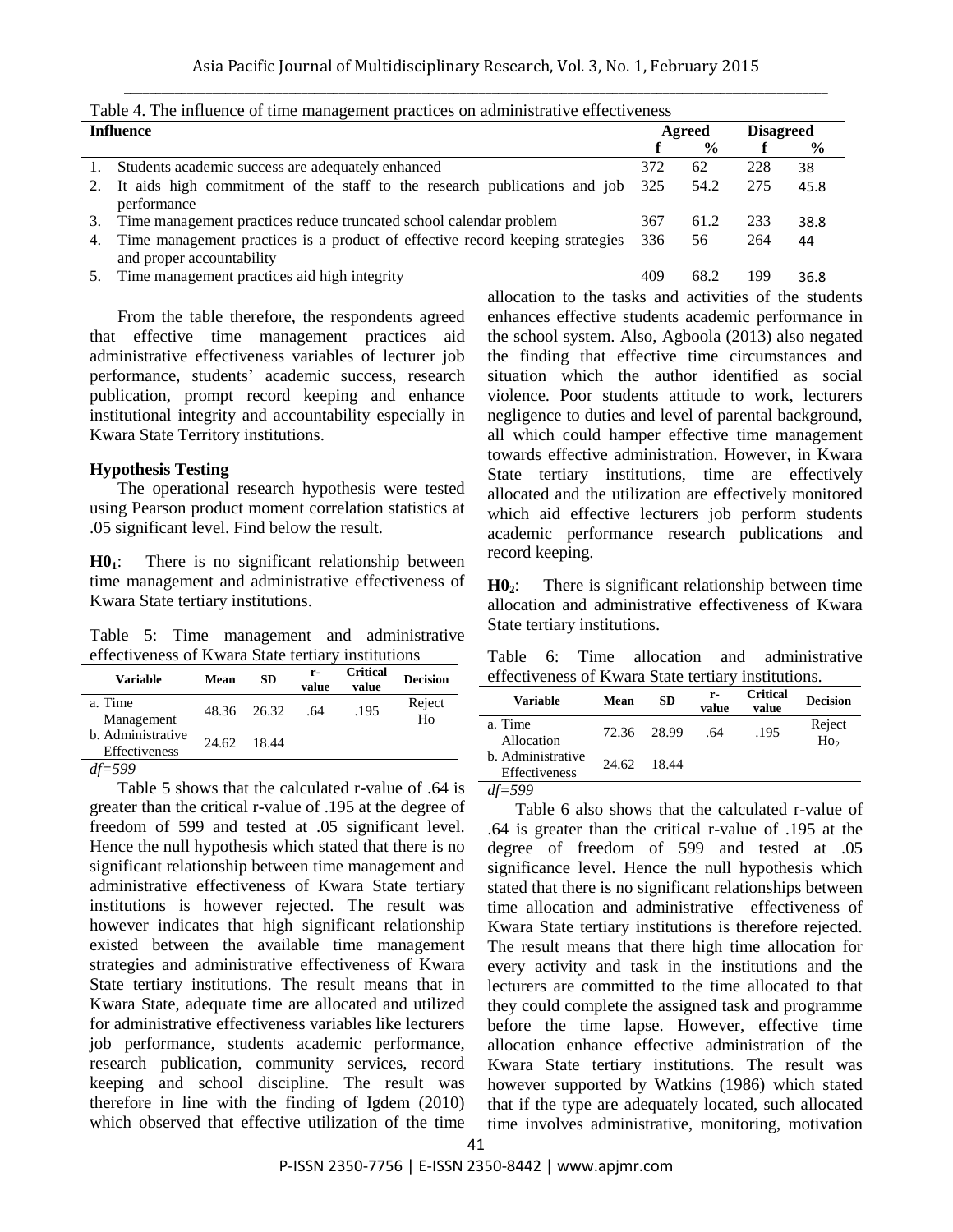and staff commitment. The author however noted that any allocated time without effective coordination and monitoring may lead to high failure rate. It should be noted that in Kwara State tertiary institutions, the school managers monitor all the program and activities closely which enhance administration effectiveness variables of the institutions. Also Nonis and Gail (2006) called for effective monitoring supervision and motivation of assigned tasks so as to enhance administrative effectiveness of the school system.

**H03**: There is no significant relationship between time utilization and administrative effectiveness of Kwara State tertiary institutions.

**Table 7. Time utilization and administrative effectiveness** 

| <b>Variable</b>                    | Mean  | <b>SD</b> | r-<br>value | <b>Critical</b><br>value | <b>Decision</b>     |
|------------------------------------|-------|-----------|-------------|--------------------------|---------------------|
| a. Time<br>utilization             | 66.31 | 37.92     | .62.        | .195                     | Reject<br>$H_{O_3}$ |
| b. Administrative<br>Effectiveness | 24.62 | 18.44     |             |                          |                     |
| $dt = 599$                         |       |           |             |                          |                     |

Table 7 shows that the calculated r-value of .62 is greater than the critical r-value of .195 at the degree of freedom of 599 and at .05 significance level. However, the null hypothesis which stated that there is no significant relationship between time utilization and administrative effectiveness of Kwara State tertiary institutions is however rejected. It means that high significant relationship existed between time utilization and administrative effectiveness of Kwara State tertiary institutions. The result is reflection of the lecturers' commitment, publications, school discipline and excellent academic performance of the students in the institutions. The result of this finding was in line with the result of Ibitoye (2008) who stated that time utilization rate determine the rate of commitment that the students and staff out up towards specific tasks and programme of activities in the interest of enhancing goals achievement of such organization.

**H04:** There is no significant relationship between the time lapse and administrative effectiveness of Kwara State tertiary institutions.

Table 8: Time lapse and administrative effectiveness of kwara state tertiary institutions

|    | <b>Variable</b>                 | Mean  | <b>SD</b> | r-<br>value | <b>Critical</b><br>value | <b>Decision</b>     |
|----|---------------------------------|-------|-----------|-------------|--------------------------|---------------------|
| a. | Time lapse                      | 28.96 | 40.39     | .57         | .195                     | Reject<br>$H_{O_4}$ |
| b. | Administrative<br>Effectiveness | 24.62 | 18.44     |             |                          |                     |
|    | $df = 599$                      |       |           |             |                          |                     |

Table 8 shows that the calculated r-value of .57 is greater than the critical r-value of .195 at the degree of freedom of 599 and tested at .05 significance level. Hence the null hypotheses which stated that there is no significant relationship between time lapse and administrative effectiveness of Kwara State tertiary institutions. The result indicates that in the institutions, there are time lapse for most of their activities, tasks and programme. The time lapse aid staff and students commitment to the assigned tasks and programme so as to meet up with the time laps and which enhanced adequate administrative effectiveness in the school system.

The result was however supported by Abimiku (2014), Okoli (2008) and Oke (2013) which opined that both the staff and students programme themselves toward completing the assigned tasks, programmes and activities before or on the time lapse expectation. The authors noted that any assignment or tasks that could not be completed by the time lapse may lead to job stress, frustrations and wastage. The noncompletion of the goals may caused internal inefficiency in the organization. However, in Kwara State tertiary institutions, every programme is given time to completed the commitment to the time allocated was assured through motivation, supervision and adequate monitoring. The time lapse approach aid administrative effectiveness in the state.

#### **CONCLUSION**

Based on the data collected and analysis made, it is evident to show that time is precious in any individual endeavours. Time allocation, utilization and time lapse are not only strategies for time management but the extent to which individuals really committed to the tasks, activities and program assigned anytime allocation for a specifc tasks should be complemented with adequate motivation and effective delegation of authority so that adequate report should be regulatory submitted to the boss, for so doing it aid adequate staff commitment to such tasks assigned. It could therefore be concluded that a well managed time have high significant relationship with organizational goals achievement and aid administrative effectiveness or any organizations especially Kwara State tertiary institutions.

#### **RECOMMENDATIONS**

The following recommendations are made towards enhancing effective time management in tertiary institutions.